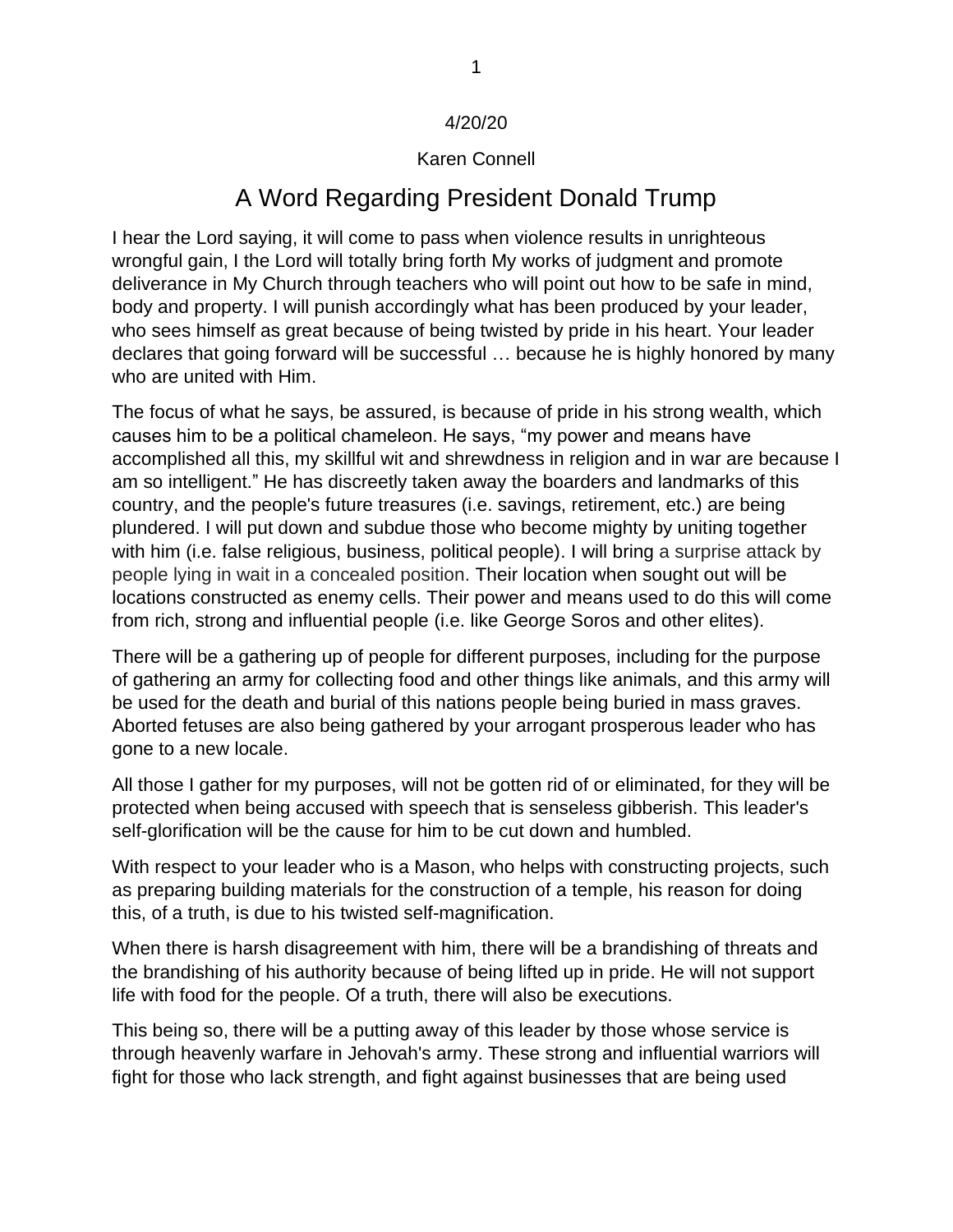unfairly. This army is submitted to honoring their God's anger and judgment upon this wealthy, prideful leader, whose judgment is from Me. This will be a fiery judgment.

It will come to pass that revelation light from My Holy Nation will have tongues of fire to judge cultic rights and ceremonies that are being considered sacred. My Holy Nation have those with consuming tongues of fire that will release through the proclamations that which I have given them, lightening and fire in a hailstorm... and a consuming explosion, in order to lay claim to space. Evil and wickedness will consume those whose hearts have become hardened by bitterness and anger during these times of trouble.

Firstly, your leader's majesty and wealth and wisdom is coming from a place covered in a thick forest that is used during religious festivals (i.e. I see this as referring to the Bohemian Grove \*which meet the last two weeks of July). In this place, there is a breathing in of an animating force, to the degree that the body is being consumed with rebellion and lawlessness.

It will come to pass, there will be a wasting away with a disease that causes a dissolving ( i.e. I see this this as an Ebola type disease, which dissolves internal organs causing hemorrhaging). This will be a sign for the remnant that executions that are hid in a thick forest and used in religious festivals and rites, are being recorded. This will be done by a young man who serves in battle as a mercenary. This will be done during a time of great trouble. He, after a period of inactivity, will continue to do so repeatedly.

The remnant of the Holy Nation will be split into two camps. One will be attacked and fight, the other the other will escape by fleeing and support themselves. Among those who are physically struck and wounded in one camp, there will be a leaning upon for support upon those in the other camp. For My sacred Holy Nation walks in truth, faithfulness and lovingkindness.

I will see to it that My remnant will be reestablished and restored when it is being hindered. There are those in My Holy Nation who will change their minds and turn back to the Lord their God with all their heart and become part of My remnant. These have been tripped up by deception but will turn to face Me, their God and will become brave and rule and govern in My Kingdom.

For even though there exists people as numerous as the sand of the sea who have been born again through My son Jesus Christ, who is the seed of Abraham, it is the remnant few who are restored from what hinders them. These sanctified and restored ones will have the power and authority to weaken, cause failing and to destroy, by decreeing what has been determined by Me. These are able to conquer through possessing purity and righteousness.

Because of this, there will be complete destruction and annihilation that will bring completion of My purposes that have been determined by Me their Lord. My warring servants will accomplish and complete what is according to what I have placed in the inner being of those that are mine throughout all the earth.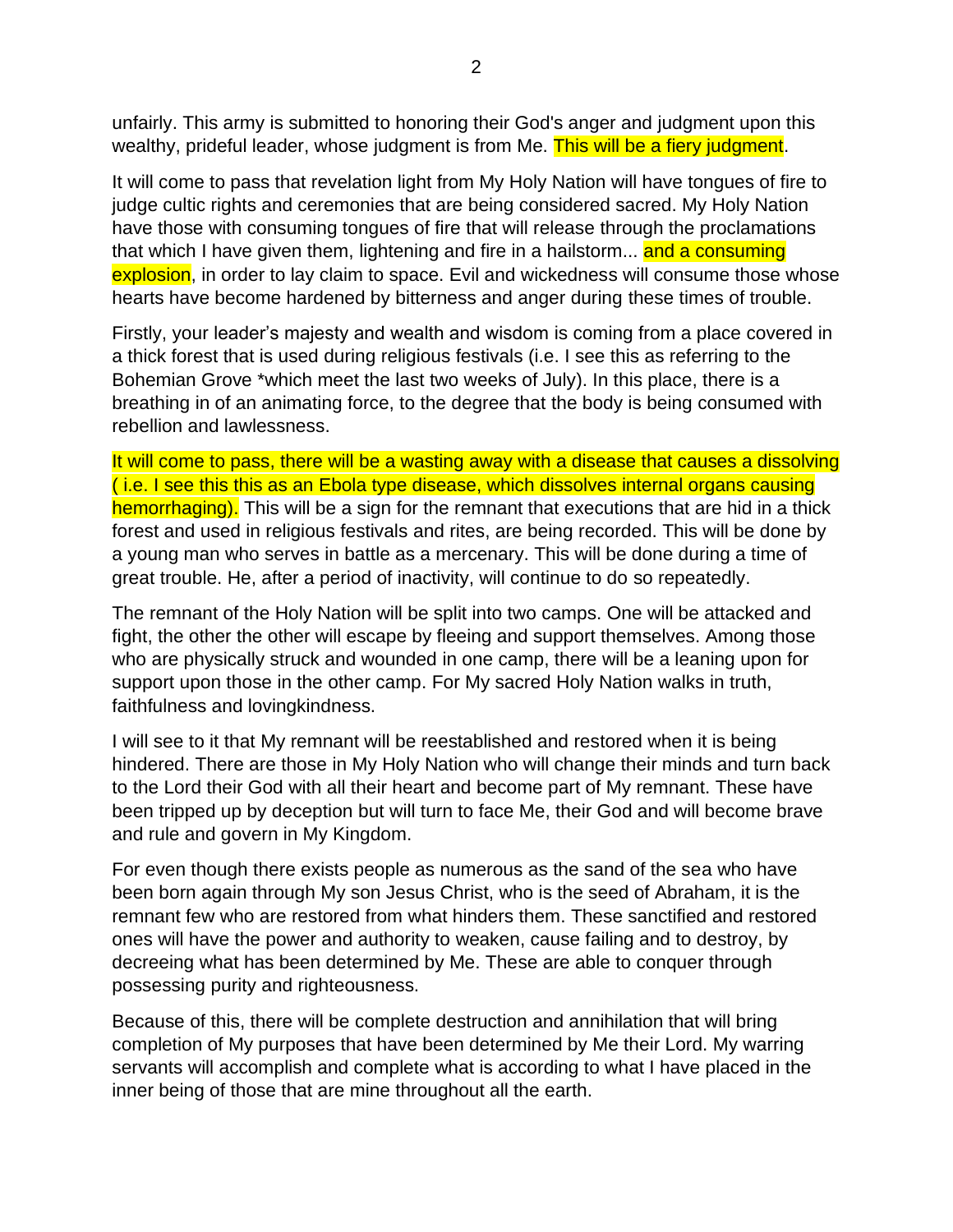Therefore, stand tall and establish whatever is spoken by your Lord God over His army. Do not be afraid of people. Take your position in My Holy Nation. Your prideful wealthy ruler will punish those enslaved by him. He will physically punish by using food to induce lawlessness through a number of actions, by those who pattern their life according to this world's ways.

Because still, in a short time ... a few in the remnant will become exhausted and perish because of difficult problems that make them angry. Anger is the basis for destruction when it is incited within My people.

For the sake of the Lord's army, there will be a national judgment of plagues. This will cause strife towards Me, your God, and reveal what is truly in the hearts of people. A preying ruler of strife and this ruler's company is being led, on the basis of creating roaring turmoil and distress, which will also cause great groaning from people forced into captivity. At this time, you will see support and aid come from the NWO ...

It will also come to pass in this time of trouble, that there will also be a removal of burdens by My provincial care, because My hand is upon those who exercise My authority and who share in a common effort to war against forced labor and hardship that is against those who are enslaved. A pledge will be taken to destroy forced servitude and hardship by these frontline warriors in My army, who are anointed by Me.

Concerning those who are anointed for war, they will bring enemy enslavement to a heap of ruin and do away with it by moving quickly with force to cast terror down. I am saving up judgment for my people to execute, for they have been paying attention to the words I have spoken to them. These will search out people to attend to, those whom I will place under their care. They are My useful instruments, vessels and precious jewels, who are equipped and clothed with My weapons for their warfare of deliverance for My people. These warriors have gotten over and have overcome the place of being overwhelmed by natural and spiritual influences.

Their dwelling places will be encampments, for some to stay overnight or to stay permanently. These encampments are a place of refuge for those who shudder with fear and anxiety… because of prideful idolatrous false brethren, whose dwelling places are filled with what they only desire for themselves, they will chase those who are fleeing, hiding and needing refuge.

Therefore, lift up the clear sound of a SHOUT with your voice and make your revealed proclamations, O company who is the apple of my eye, for I have ratified My covenant with you. I have promised to listen carefully, pay attention to, and respond to your words. The Lion (i.e. Trump) will be humbled in answer to your prayers. I will remove the pile of dung!

I have caused you to dwell at the place of My cisterns, where you can take refuge. Moreover, during this time of trouble, you are to worship in My presence, remain there and take your stand and endure the shaking that I will bring by My hand against all that